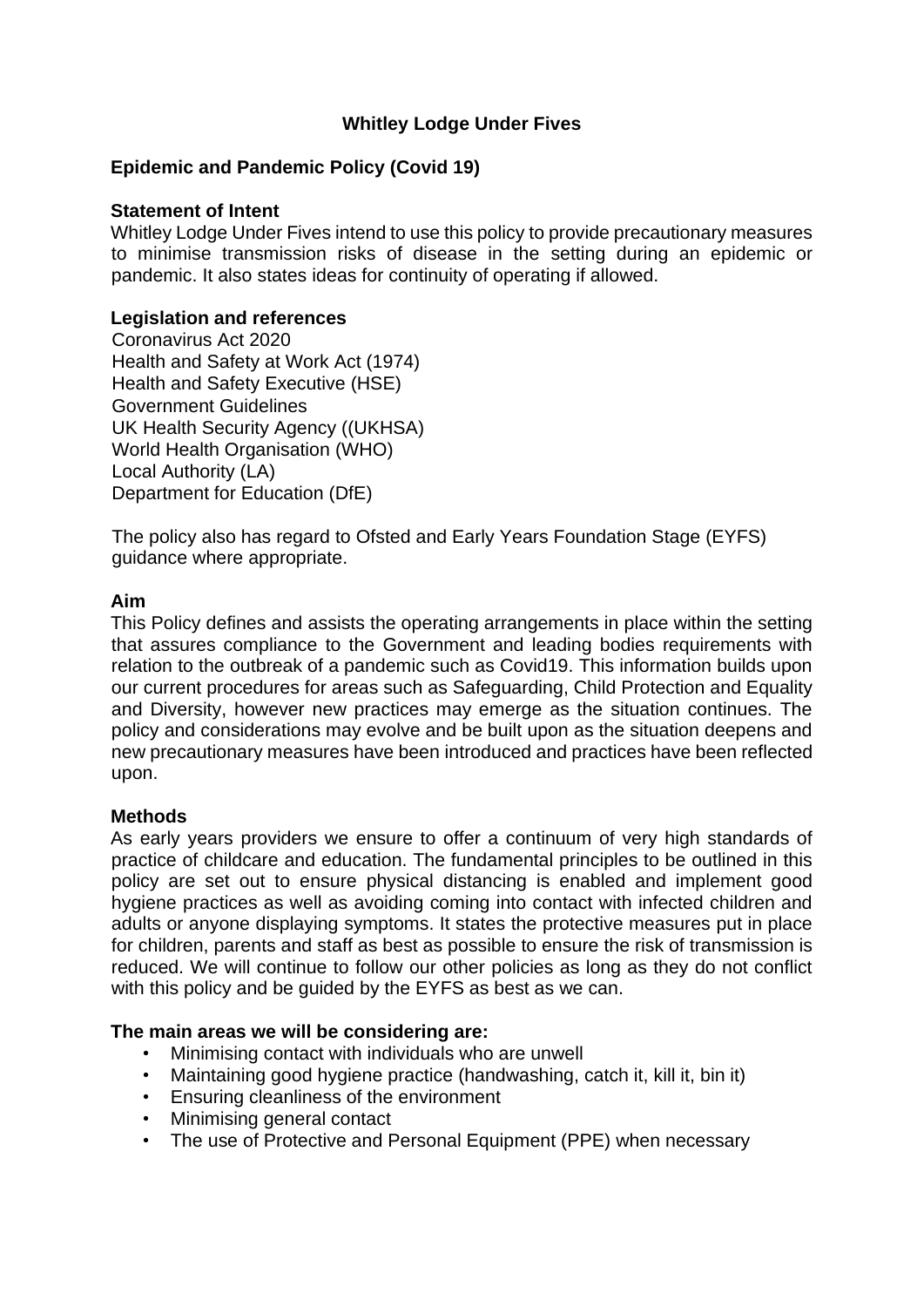# **Focus/ Areas of Consideration / Recommendations**

### **Children Attendance**

• Only children who are symptom free or have completed the recommended isolation period should attend the setting. (in line with Government guidelines)

## **Wellbeing and education**

- Children should be supported in age appropriate ways to understand the steps they can take to keep themselves safe including regular hand washing, coughing into an elbow, using a tissue and adopting a catch it, kill it, bin it method.
- Children should be supported to understand the changes and challenges they may be encountering as a result of Covid-19 and staff need to ensure they are aware of children's attachments and their need for emotional support at this time.
- EYFS framework will continue to be delivered through play and adult led activities.
- Snack times will continue as normal, staff to wear disposable aprons

## **Staff Attendance**

- Staff should only attend playgroup if they are symptom free and have completed the recommended isolation period, (in line with Government guidelines)
- Staff hours and the days they work may change in order to meet childcare demands and considerations within this policy.

### **Physical distancing/safety**

- Physical distancing within playgroup is not possible.
- Sunscreen (if applicable) should be applied by parents/carers before the child arrives at playgroup.
- Staff will complete a risk assessment before opening to address any risks from the virus, ensure sensible measures are in place to control risks.
- Staff to be informed of measures in place and sign this policy to state they have read and understood these policies and procedures.
- Staff have been advised by the government not to wear PPE such as facemasks during their day, but should continue to wear appropriate PPE at the usual times such as intimate care, first aid e.g. disposable gloves and aprons and if supporting an ill child, a face mask and visor should also be worn if a 2 metre distance cannot be maintained.
- After dealing with an ill child with suspected symptoms, the staff member should continue to wear PPE and clean the affected area with disinfectant.
- All PPE should be removed and disposed of following current government guidelines, the staff member should wash their hands for at least 20 seconds.
- The staff member who supported the unwell child does not need to go home unless they are developing symptoms themselves.
- Staff will be responsible to ensure appropriate cleaning takes place and enough ventilation is in the room such as opening windows. If doors are open, ensure the safety of the children is maintained.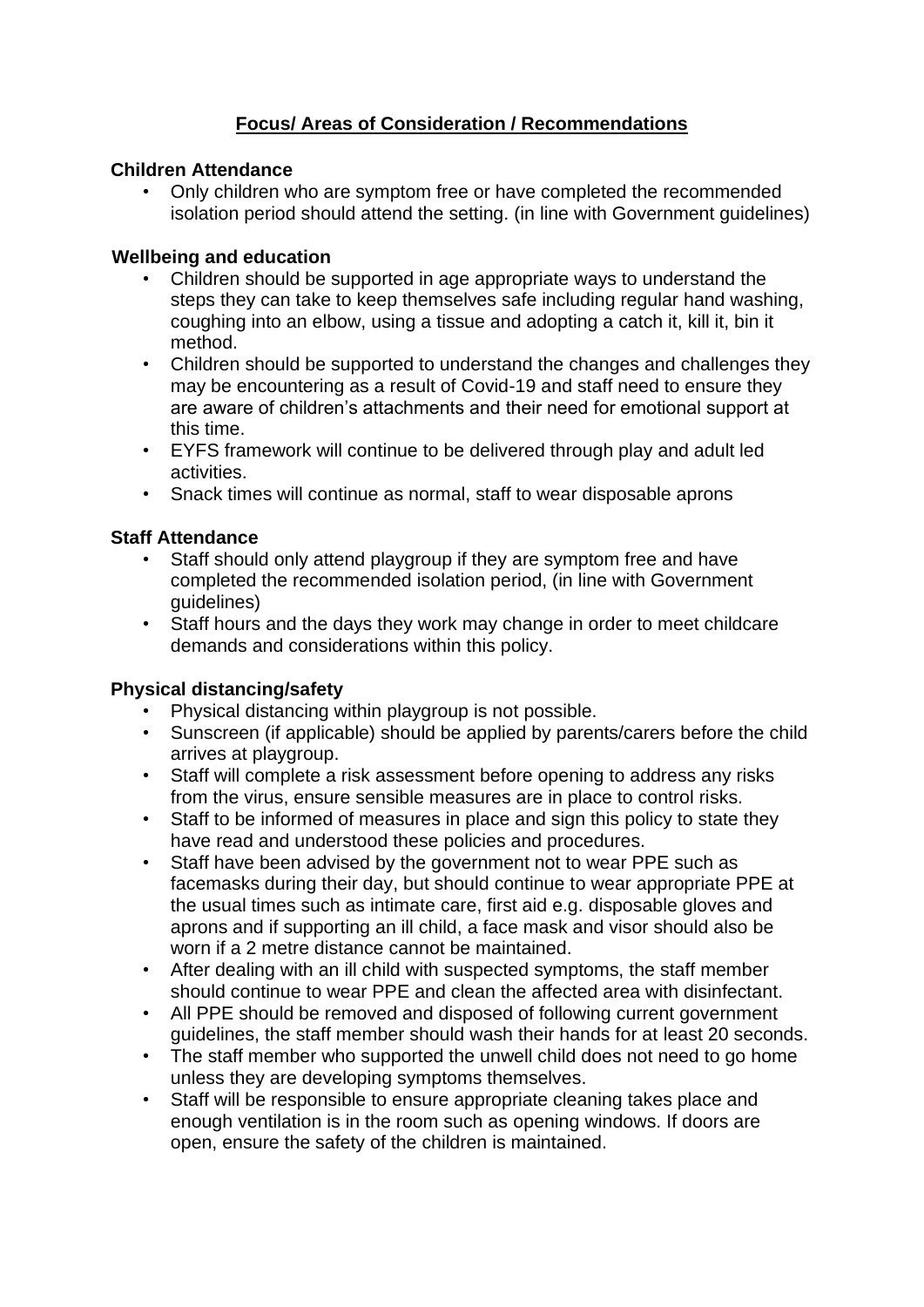# **Training**

• All staff members must receive appropriate instruction and training in infection control, the safe operating procedure and risk assessments within which they will be operating. (Educare Infection Prevention and Control in Early Years Setting and Virtual College Prevent Covid-19)

### **Parents**

- Only parents who are symptom free and or have completed the recommended isolation periods will be able to drop off or collect their child.
- Drop off and pick up at the entrance, parents/carers not to enter the classroom
- If a child is too distressed perhaps a delayed start may be preferred.

### **Communications**

- Parents should receive clear communication regarding the role they play in the safe operating procedure and all measures being taken to ensure the safety of their children and themselves.
- Parents should inform the setting of their circumstances and if they plan to keep their child away, this helps us to conform to our safeguarding policy.

### **Visitors**

• Attendance to the setting will be restricted to only children and staff as far as practically possible and visitors will not be permitted unless essential (e.g. essential building maintenance, speech and language team.

## **Hygiene and Health & Safety**

### **Hand Washing**

- All children and staff must wash their hands upon arrival at playgroup for at least 20 seconds.
- Children and staff members should be encouraged to wash their hands frequently, this includes before eating food, after visiting the toilet, after sneezing, blowing their nose or coughing into their hand and dealing with unwell people.
- Bodily fluid spills should follow the correct procedures as normal.

### **Cleaning**

- An enhanced cleaning schedule will be implemented that includes furniture, surfaces and children's toys and equipment.
- A deep clean may be needed after a child has become ill in the area they were waiting.
- Children will be discouraged from bringing toys in from home.

### **Waste disposal**

• All waste must be disposed of in a hygienic and safe manner following government guidelines.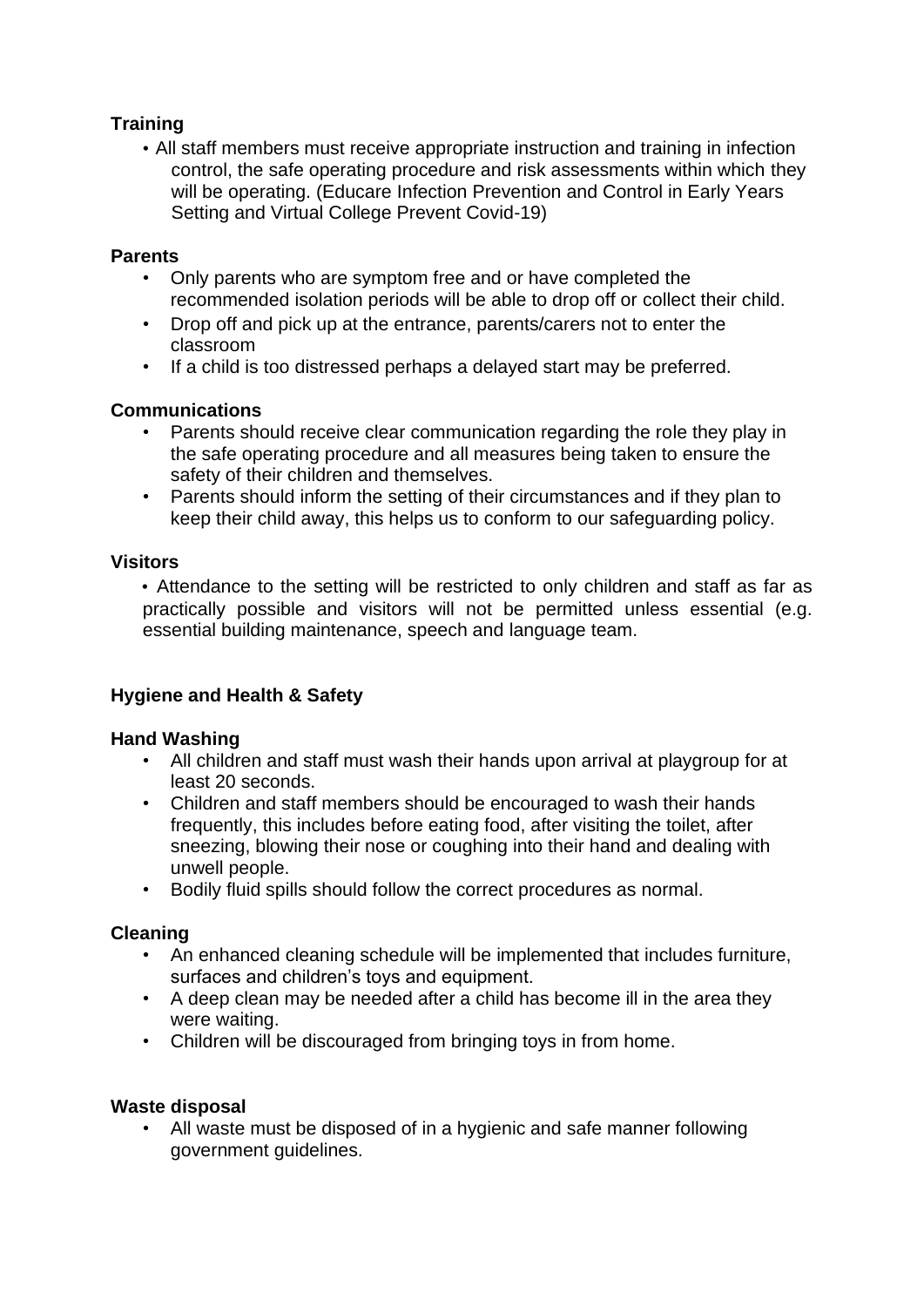- Tissues must be immediately disposed of and placed in a bin with a bag, lid and foot pedal.
- Bodily fluids must be double bagged and disposed of in a bin with a bag, lid and foot pedal.

### **Laundry**

All items within the setting requiring laundering must be washed in line with NHS laundry guidelines.

### **Risk assessment**

- The setting and all activity should be risk assessed before opening or going ahead to address the risks from the virus and due consideration given to any adaptations to usual practice. Sensible measures should be put in place and policies and procedures followed.
- Cut down on the available resources in order to support cleaning schedules.

### **PPE**

- Government guidance is that PPE is not required for general use in early years settings to protect against COVID- 19 transmission.
- Normal PPE (disposable aprons and gloves) should continue to be worn and disposed of as normal for nappy changing and the administration of first aid.
- If a child shows symptoms, staff should wear disposable gloves and a disposable apron. A face mask and visor should be worn if a 2-metre distance cannot be maintained at all times. PPE should be disposed of following government guidelines

### **Premises Building**

- Where premises have been temporarily closed during the lockdown period or where they may need to temporarily close during future lockdowns appropriate Health & Safety checks should be conducted prior to reopening including legionnaires checks.
- Keep windows open where possible to ensure good levels of ventilation. If doors are opened, ensure the safeguarding of the children is maintained e.g. locked gates.

### **Resources**

- Children should be encouraged not to bring items from home into the setting unless absolutely essential for their wellbeing. Anything that is brought in from home should remain in the child's bag on their peg if possible.
- All resources required for play and learning experiences of children should be regularly washed and/or sterilised.
- Equipment used by staff such as Ipads, should be allocated to individual staff members where possible.